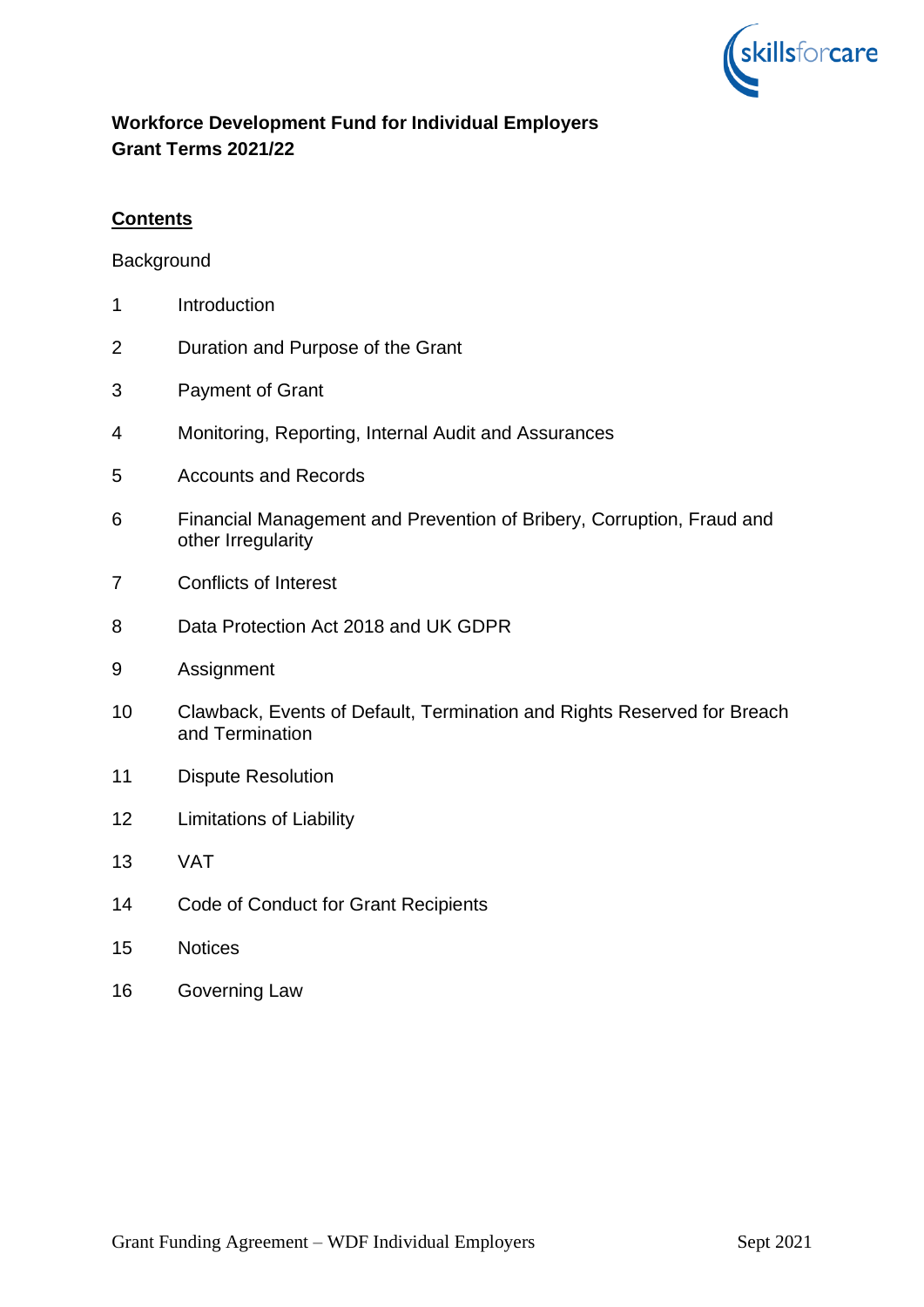

# **AGREEMENT – TERMS AND CONDITIONS**

## **BACKGROUND**

- (A) The Grant is made pursuant to section 67 of the Care Standards Act 2000. If the payment of the Grant is subject to the satisfaction of conditions, those conditions precedent and the date for satisfaction are set out in the Grant Funding Letter.
- (B) The terms and conditions set out in this document, together with the offer letter, and accompanying annexes together comprise the "Agreement" pursuant to which financial assistance (in the form of the grant) is given by Skills for Care ("The Authority") to the Grant Recipient.
- (C) the Grant Recipient will use the Grant for the Funded Activities.

The conditions collectively (the **Conditions**) are as follows:

#### **1. INTRODUCTION**

- 1.1. This Grant Funding Agreement sets out the conditions which apply to the Grant Recipient receiving the Grant from the Authority **up to the Maximum Sum**.
- 1.2. The Authority and the Grant Recipient have agreed that the Authority will provide the Grant up to the Maximum Sum as long as the Grant Recipient uses the Grant in accordance with this Grant Funding Agreement.
- 1.3. The Parties confirm that it is their intention to be legally bound by this Grant Funding Agreement.

#### **CONDITIONS**

# **2. DURATION AND PURPOSE OF THE GRANT**

- 2.1. The Funding Period starts on 1 April 2021 (the **Commencement Date**) and ends on 31 March 2022 unless terminated earlier in accordance with this Grant Funding Agreement.
- 2.2. The Grant Recipient shall use the Grant solely for the delivery of the Funded Activities. The Grant Recipient may not make any changes to the Funded Activities.
- 2.3. If the Authority wants to make a change to the Funded Activities, it may do so on one month's written notice to the Grant Recipient.

# **3. PAYMENT OF GRANT**

- 3.1. The Grant Recipient must complete part 4 Bank details and sign Part 5 Conditions of the Grant, as part of their acceptance of the Grant. No payment can be made in advance of receipt of a correctly completed and signed form.
- 3.2. The Grant represents the Maximum Sum the Authority will pay to the Grant Recipient under the funding agreement. The Maximum Sum will not be increased in the event of any overspend by the Grant Recipient in its delivery of the funded activities.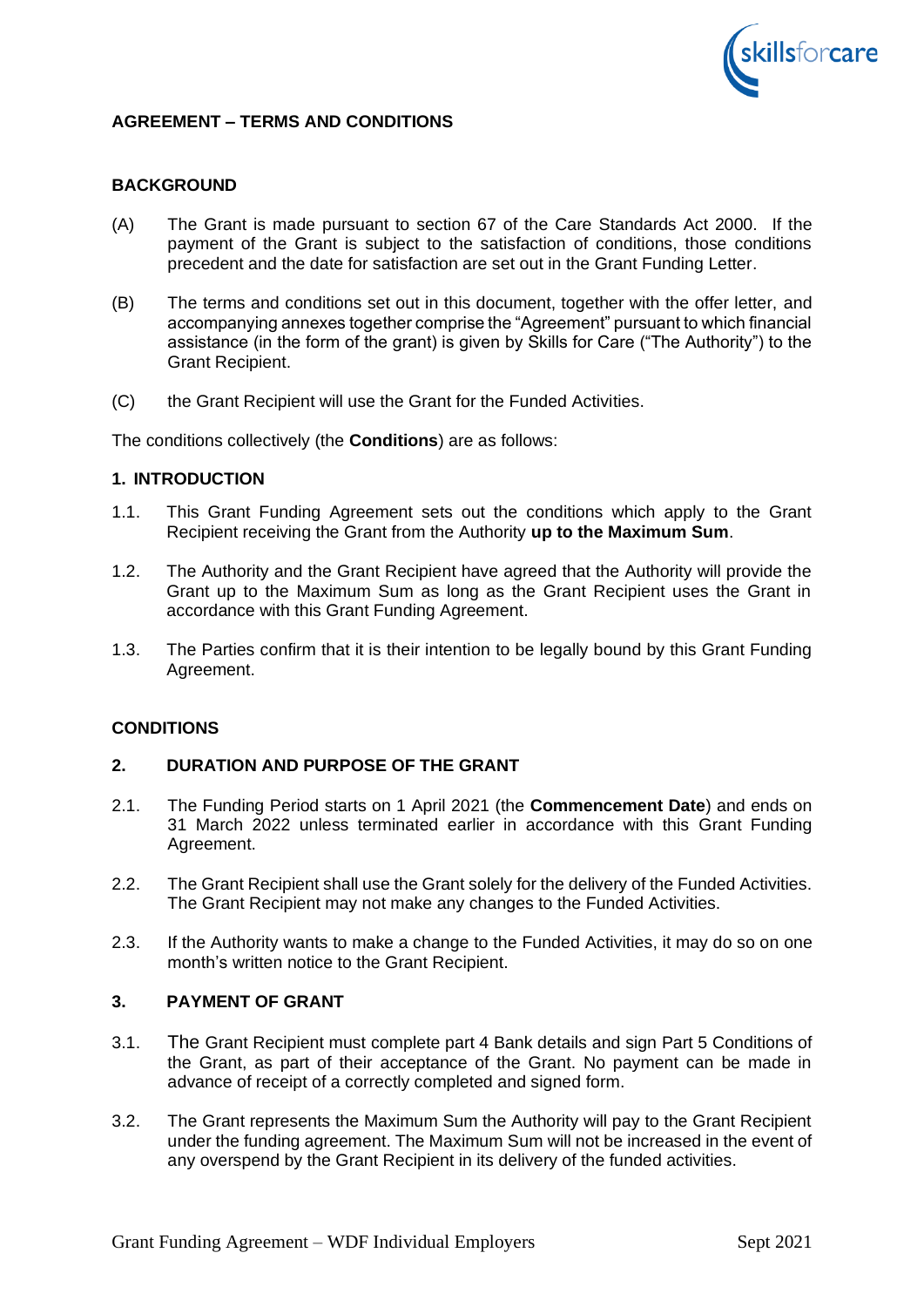

- 3.3. The Authority will have no liability to the Grant Recipient for any Losses caused by a delay in the Grant Payment howsoever arising.
- 3.4. The Grant Recipient shall promptly notify and repay immediately to the Authority any money incorrectly paid to it either because of an administrative error or otherwise. This includes (without limitation) situations where the Grant Recipient is paid in error before it has complied with its obligations under the Grant Funding Agreement. Any sum, which falls due under this paragraph 3.1 shall fall due immediately. If the Grant Recipient fails to repay the due sum immediately or within 30 Days, the sum will be recoverable summarily as a civil debt.
- 3.5. The Grant Recipient may not retain any Unspent Monies without the Authority's prior written permission.
- 3.6. If at the end of the relevant Financial Year there are Unspent Monies, the Grant Recipient shall repay such Unspent Monies to the Authority no later than 30 days of the Authority's request for repayment.
- 3.7. The Authority reserves the right not to pay any Grant claims within the period which are incomplete, incorrect, or submitted without full supporting documentation where required or which are not submitted within the time period set out in the grant offer letter.
- 3.8. The Grant will be paid into a separate bank account in the name of the Grant Recipient.

## **4. MONITORING, REPORTING, INTERNAL AUDIT AND ASSURANCES**

- 4.1. The Grant Recipient must provide the Authority with all reasonable assistance and co-operation in relation to any ad-hoc information requests made by the Authority in relation to the Funded Activities.
- 4.2. The Grant Recipient will permit any person authorised by the Authority such reasonable access permitted by law with or without notice to its employees, agents, premises, facilities and records, for the purpose of discussing, monitoring and evaluating the Grant Recipient's fulfilment of the conditions of this Agreement and will, if so required, provide appropriate oral or written explanations from them.
- 4.3. The Grant Recipient will notify the Authority as soon as reasonably practicable of:
	- i. any financial, administrative, managerial difficulties that may hinder or prevent the Grant Recipient from fulfilling its obligations under the Agreement;
	- ii. any actual or potential material failure to meet any of the Terms and Conditions of the Agreement;
- 4.4. The Grant Recipient will represent and undertake that the reports and information it gives pursuant to this clause 4 are accurate and that it has diligently made full and proper enquiry of the matter pertaining of the reports and information given.
- 4.5. Throughout the Grant Period, the Grant Recipient will maintain a proportionate internal audit function which will operate in accordance with the International Standards on Auditing (UK and Ireland) in force from time to time.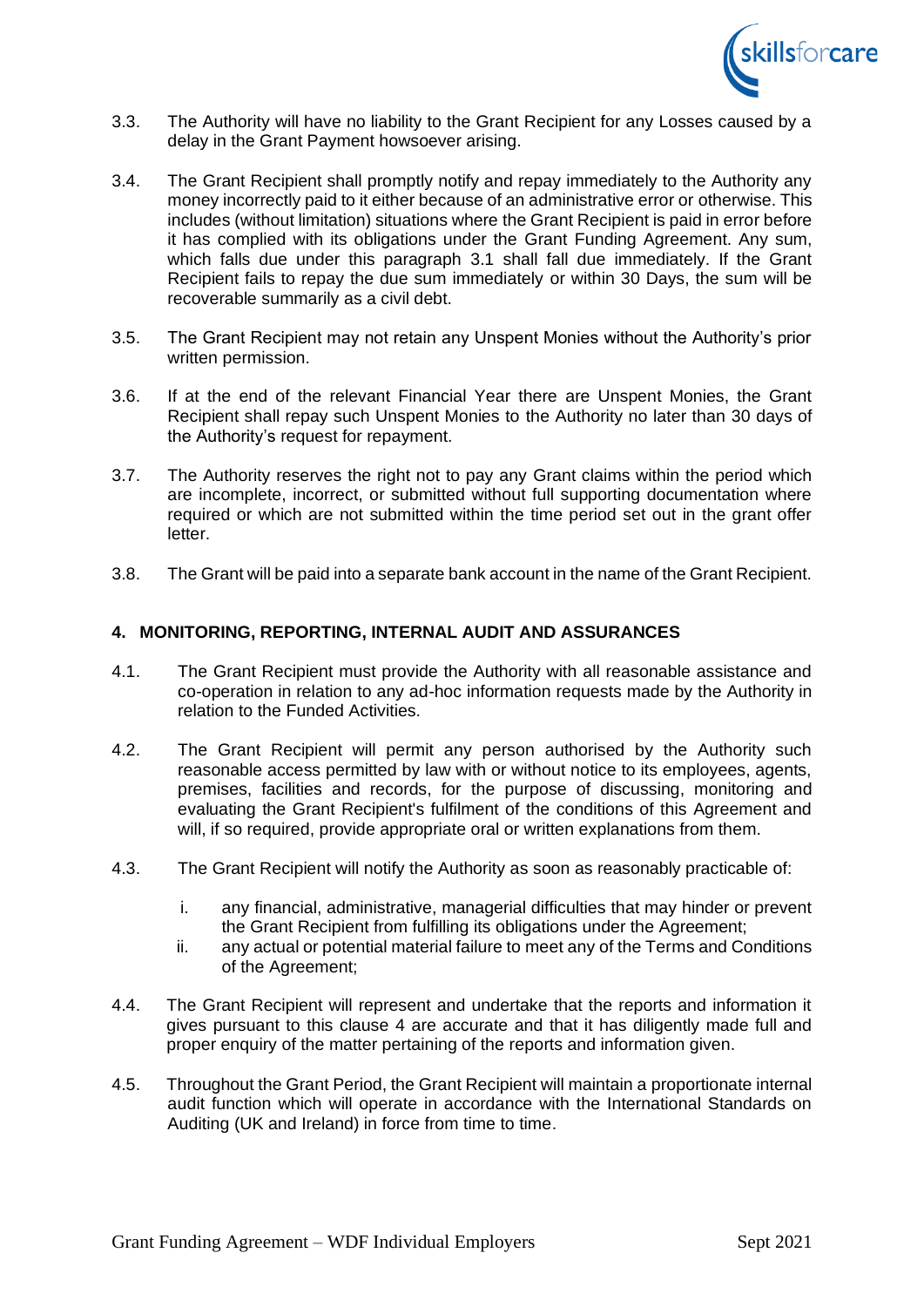

- 4.6. The Grant Recipient will comply with (and facilitate the Authority's compliance with) all statutory requirements as regards accounts, audit or examination of accounts, annual reports and annual returns applicable to itself and the Authority.
- 4.7. The Grant Recipient must present an income and expenditure report of the funded activities to their external auditors/accountants for certification. The external auditors/accountants' report should state whether, in their opinion, the grant paid to the Grant Recipient, was applied in accordance with the Agreement.
- 4.8. The systems in place to govern the Grant funding should be appropriate to the size of Grant Recipient organisation. These arrangements may be reviewed by the Authority.
- 4.9. The Grant Recipient (and any person acting on behalf of the same) will at the request of the Authority permit the Authority or its Representatives access at all reasonable times to all documents (including computerised documents and data) and other information as are connected to the Grant payable under this Agreement for the purpose of the Funded Activities.

# **5. ACCOUNTS AND RECORDS**

- 5.1. The Grant Recipient will keep separate, accurate and up-to-date accounts and records of the receipt and expenditure of Grant monies received from the Authority.
- 5.2. The Grant will be shown in the Grant Recipient's separate account as a restricted fund and will not be included or mixed with the Grant Recipient's general funds or other monies.
- 5.3. The Grant Recipient will keep all original accounting records relating to the Funded Activities, including invoices, receipts, VAT records, accounts and any other relevant documents relating to the expenditure of the Grant for a period of at least six years following receipt of any Grant monies to which they relate.
- 5.4. Where the Grant Recipient is a company registered at Companies House, the Grant Recipient must file their annual return and accounts by the dates specified by Companies House.
- 5.5. Where the Grant Recipient is a registered charity, the Grant Recipient must file their charity annual return by the date specified by the Charity Commissioner.
- 5.6. The Grant Recipient must provide the Authority with copies of their annual return, accounts and charity annual return (as applicable) within five days of filing them at Companies House and/or the Charity Commissioner.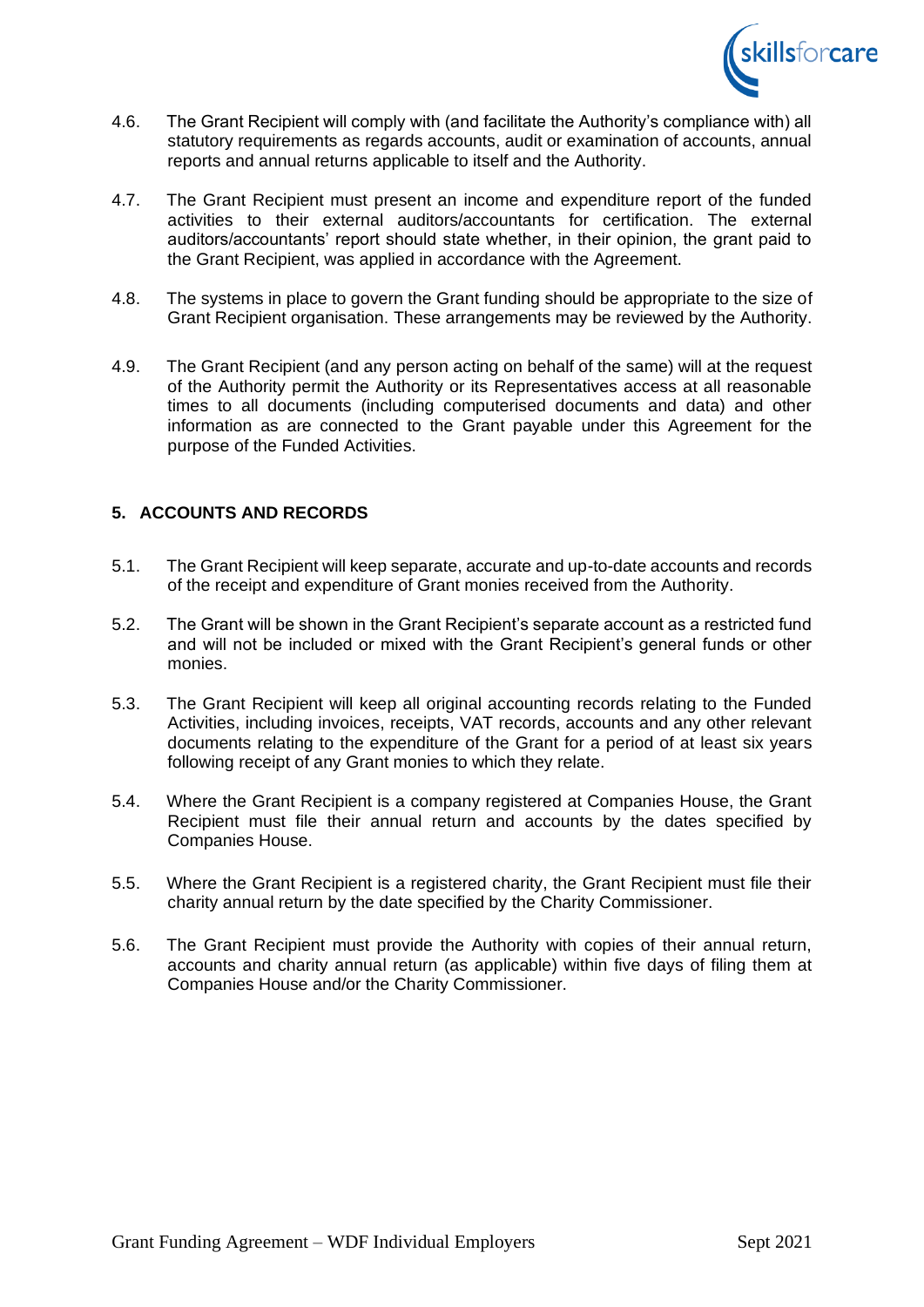

### **6. FINANCIAL MANAGEMENT AND PREVENTION OF BRIBERY, CORRUPTION, FRAUD AND OTHER IRREGULARITY**

- 6.1. The Grant Recipient will at all times comply with all applicable laws, statutes and regulations relating to anti-bribery and anti-corruption, including but not limited to the Bribery Act.
- 6.2. The Grant Recipient must have a sound administration and audit process, including internal financial controls to safeguard against fraud, theft, money laundering, counter terrorist financing or any other impropriety, or mismanagement in connection with the administration of the Grant. The Grant Recipient shall require that the internal/external auditors report on the adequacy or otherwise of that system.
- 6.3. All cases of fraud or theft (whether proven or suspected) relating to the Funded Activities must be notified to the Authority as soon as they are identified and explain to the Authority what steps are being taken to investigate the irregularity and keep the Authority informed about the progress of such investigation. The Authority may then request their referral (which the Grant Recipient is obliged to carry out) to external auditors or other third parties as required.
- 6.4. The Authority will have the right, at its absolute discretion, to insist that Grant Recipient take additional measures to address any actual or suspected fraud, theft or other financial irregularity and/or to suspend future payment of the Grant to the Grant Recipient. Any grounds for suspecting financial irregularity includes what the Grant Recipient, acting with due care, should have suspected as well as what is actually proven.
- 6.5. The Grant Recipient agrees and accepts that it may become ineligible for grant support and be required to repay all or part of the Grant if it engages in tax evasion or aggressive tax avoidance in the opinion of Her Majesty's Revenue and Customs.
- 6.6. For the purposes of paragraph 6.4 "financial irregularity" includes (but is not limited to) potential fraud or other impropriety, mismanagement, and the use of the Grant for any purpose other than those stipulated in the Grant Funding Agreement. The Grant Recipient may be required to provide statements and evidence to the Authority or the appropriate organisation as part of pursuing sanctions, criminal or civil proceedings.

# **7. CONFLICTS OF INTEREST**

- 7.1. Neither the Grant Recipient nor its Representatives shall engage in any personal, business or professional activity which conflicts or could conflict with any of their obligations in relation to the Grant Funding Agreement.
- 7.2. The Grant Recipient must have and will keep in place adequate procedures to manage and monitor any actual or perceived bias or conflicts of interest.

# **8. DATA PROTECTION ACT 2018 AND UK GDPR**

8.1. The Grant Recipient must observe its obligations under UK GDPR and the Data Protection Act 2018 (DPA), and under the common law duty of confidentiality, and shall comply with all applicable laws, regulations, best practice and codes of practice (and shall notify the Authority immediately of any significant departure from such legislation, regulations or codes).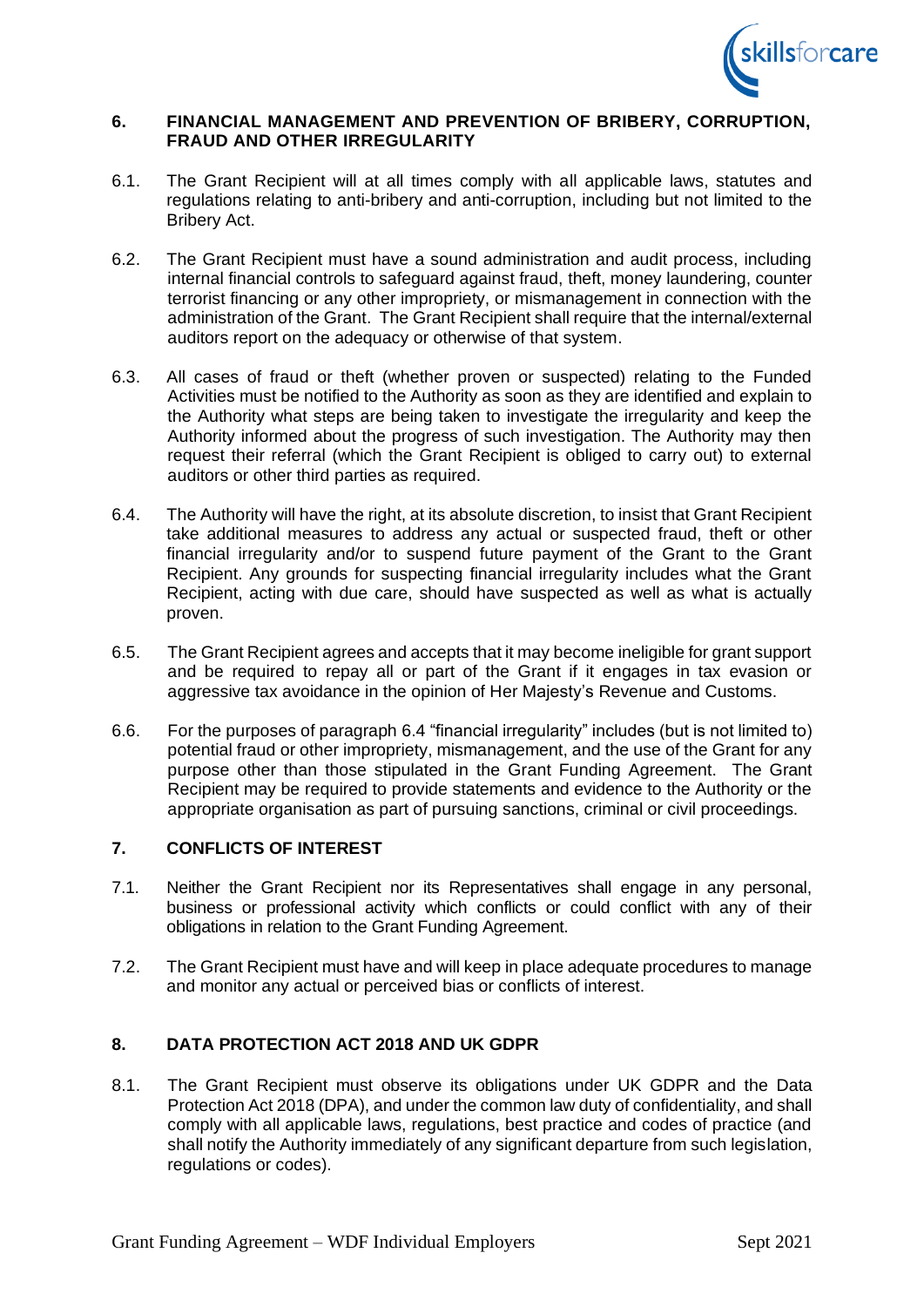

- 8.2. On request from the Authority, the Grant Recipient will provide the Authority with all such relevant documents and information relating to the Grant Recipient's data protection policies and procedures as the Authority may reasonably require.
- 8.3. The Grant Recipient agrees that it is the data controller of any personal data processed by it pursuant to the Funded Activities. It will comply fully with the UK GDPR and the Data Protection Act 2018 to the extent that they are applicable to it and with the Information Commissioners Office public guidance for data controllers.
- 8.4. The Grant Recipient agrees that the Authority and its employees may use and process personal data which the Grant Recipient provides about any participants involved in the Funded Activities to administer and evaluate the funded programme, and to exercise the Authority's rights under this Agreement.
- 8.5. The Grant Recipient will notify the Authority of any change to its constitution, legal form, membership structure (if applicable) or ownership, and of any complaint or investigation by any regulatory body or the police into its activities or those of its staff or officers or volunteers.

## **9. ASSIGNMENT**

9.1. The Grant Recipient will not transfer, assign, novate or otherwise dispose of the whole or any part of the Grant Funding Agreement or any rights under it, to another organisation or individual, without the Authority's prior approval.

### **10. CLAWBACK, EVENTS OF DEFAULT, TERMINATION AND RIGHTS RESERVED FOR BREACH AND TERMINATION**

- <span id="page-5-0"></span>10.1. Without prejudice to the Authority's other rights and remedies, if the Grant Recipient fails to comply with any of its obligations in the Grant Funding Agreement the Authority may in preference to the standard notice period set out in paragraph 10.17 and at its discretion, reduce, suspend, or terminate payments of Grant, or require any part or all of the Grant to be repaid.
- 10.2. Where the Authority requires any part or all of the Grant to be repaid in accordance with paragraph 10.1 above, the Grant Recipient shall repay this amount no later than 30 days of the date it received the demand for repayment. If the Grant Recipient fails to repay the Grant within 30 days of a demand from the Authority for payment, the sum will be recoverable summarily as a civil debt.
- 10.3. The Authority may exercise its rights set out in paragraph 10.1 if, in particular, any of the following events occurs:
	- 10.3.1. the Grant Recipient uses the Grant for a purpose other than the Funded Activities or fails to comply with any of the other obligations of the Grant Funding Agreement;
	- 10.3.2. the Grant Recipient uses the Grant for ineligible expenditure;
	- 10.3.3. the Grant Recipient is, in the opinion of the Authority, delivering the Funded Activities in a negligent manner (in this context negligence includes but is not limited to failing to prevent or report actual or anticipated fraud or corruption);
	- 10.3.4. the Grant Recipient in the opinion of the Authority, undertakes activities that are likely to bring the reputation of the Funded Activities or the Authority into disrepute;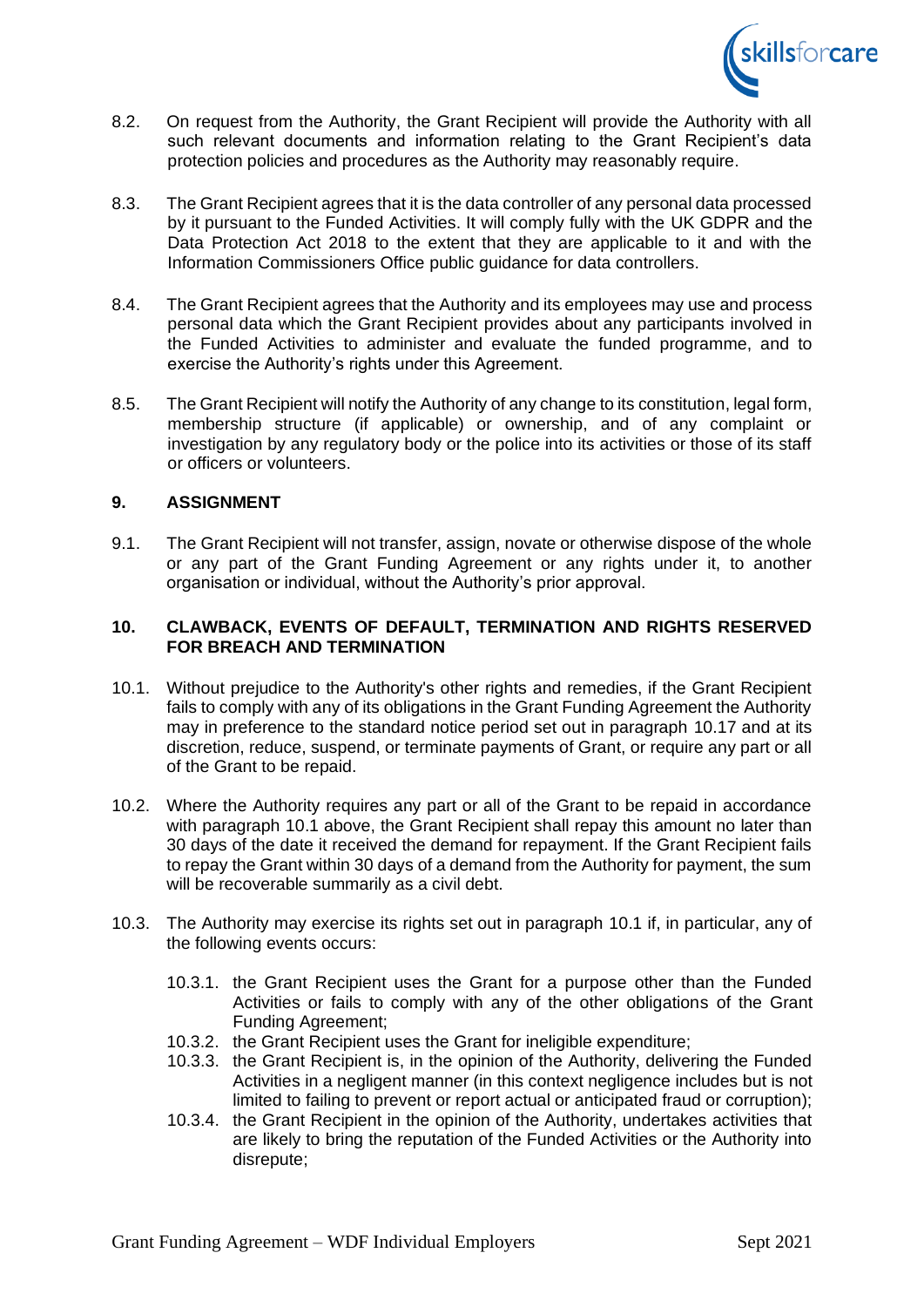

- 10.3.5. the Grant Recipient provides the Authority with any materially misleading or inaccurate information and/or information any of the information provided in their grant application or in any subsequent supporting correspondence is found to be incorrect or incomplete to an extent which the Authority considers to be significant:
- 10.3.6. the Grant Recipient commits or committed a Prohibited Act or fails to report a Prohibited Act to the Authority, whether committed by the Grant Recipient or a Third Party, as soon as they become aware of it;
- 10.3.7. the Authority determines (acting reasonably) that any director or employee of the Grant Recipient has:
	- (i) acted dishonestly or negligently at any time during the term of the Grant Funding Agreement and to the detriment of the Authority; or
	- (ii) taken any actions which unfairly bring or are likely to unfairly bring the Authority's name or reputation and/or the Authority into disrepute. Actions include omissions in this context;
	- (iii) transferred, assigns or novates the Grant to any Third Party without the Authority's consent;
	- (iv) ceases to operate for any reason, or it passes a resolution (or any court of competent jurisdiction makes an order) that it be wound up or dissolved (other than for the purpose of a bona fide and solvent reconstruction or amalgamation);
	- (v) become Insolvent as defined by section 123 of the Insolvency Act 1986, or it is declared bankrupt, or it is placed into receivership, administration or liquidation, or a petition has been presented for its winding up, or it enters into any arrangement or composition for the benefit of its creditors, or it is unable to pay its debts as they fall due;
	- (vi) incurred expenditure on activities that breach the Law;
- 10.3.8. the European Commission or the Court of Justice of the European Union requires any Grant paid to be recovered by reason of a breach of State Aid Law through its application under Article 10 of the Northern Ireland Protocol.
- 10.3.9. the Grant Recipient breaches the Code of Conduct for Grant Recipients (the **Code of Conduct**) and/or fails to report an actual or suspected breach of the Code of Conduct by the Grant Recipient or its Representatives in accordance with paragraph [14.2.](#page-9-0)

## **Rights reserved for the Authority in relation to an Event of Default**

- 10.4. Where, the Authority determines that an Event of Default has or may have occurred, the Authority may by written notice to the Grant Recipient take any one or more of the following actions:
	- 10.4.1. suspend the payment of Grant for such period as the Authority shall determine; and/or
	- 10.4.2. reduce the Maximum Sum in which case the payment of Grant shall thereafter be made in accordance with the reduction and notified to the Grant Recipient; and/or
	- 10.4.3. cease to make payments of Grant to the Grant Recipient under the Grant Funding Agreement and (in addition) require the Grant Recipient to repay the Authority the whole or any part of the amount of Grant previously paid to the Grant Recipient. Such sums shall be recovered as a civil debt; and/or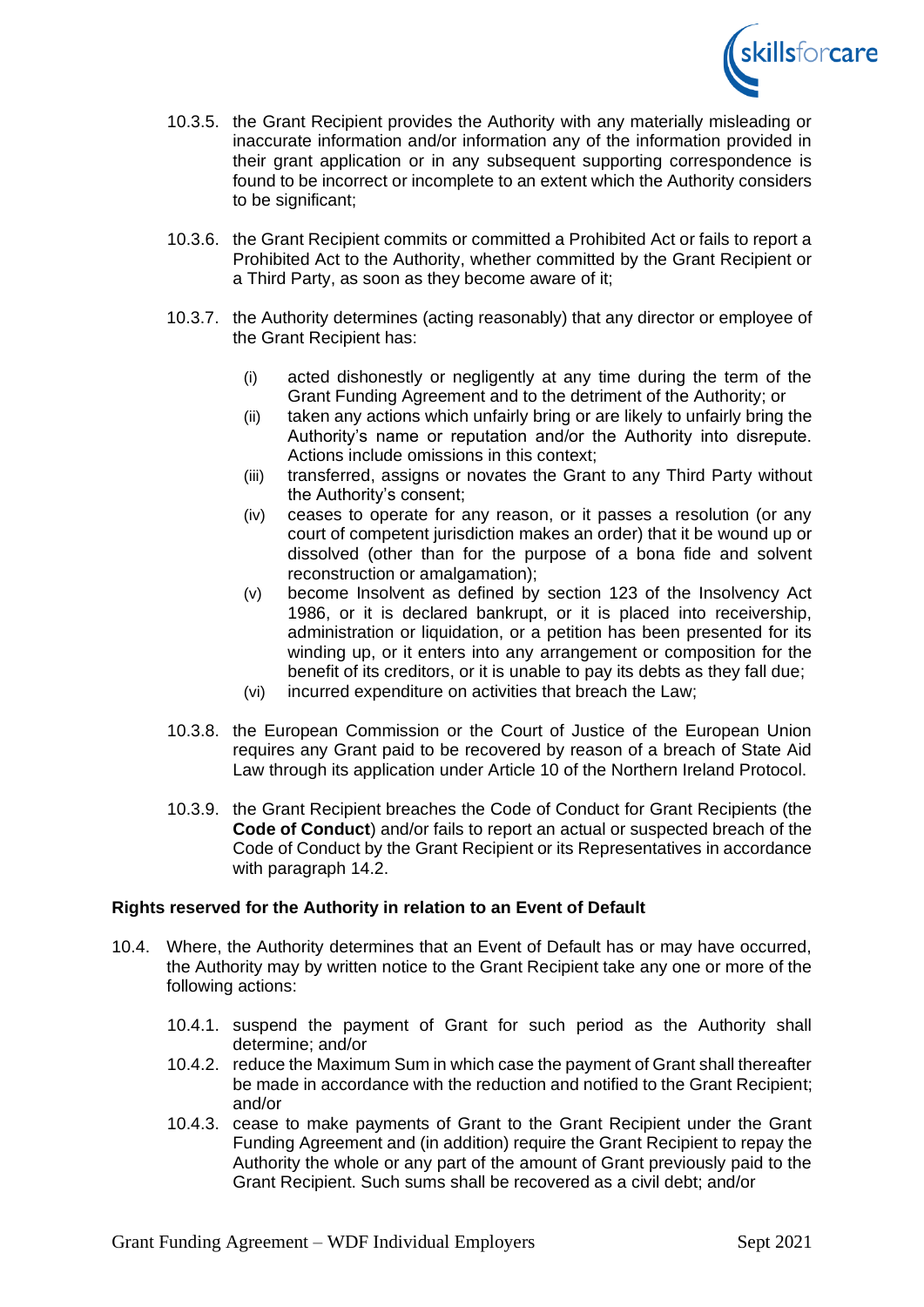

10.4.4. terminate the Grant Funding Agreement.

#### <span id="page-7-0"></span>**Opportunity for the Grant Recipient to remedy an Event of Default**

- 10.5. If the Authority gives written notice to the Grant Recipient pursuant to paragraph 10.4 to suspend payment of Grant, such notice shall specify the relevant Event of Default and give the Grant Recipient an opportunity to rectify the relevant Event of Default by submitting a Draft Remedial Action Plan for approval by the Authority.
- 10.6. Where the Grant Recipient is required to submit a draft Remedial Action Plan in accordance with paragraph 10.4.1, the draft Remedial Action Plan shall be submitted to the Authority for approval, within 5 Working Days of the Grant Recipient receiving notice from the Authority.
- 10.7. The draft Remedial Action Plan shall set out:
	- 10.7.1. full details of the Event of Default; and
	- 10.7.2. the steps which the Grant Recipient proposes to take to rectify the Event of Default including timescales for such steps.
- 10.8. On receipt of the draft Remedial Action Plan and as soon as reasonably practicable, the Authority will submit its comments on the draft Remedial Action Plan to the Grant Recipient.
- 10.9. The Authority shall have the right to accept or reject the draft Remedial Action Plan. If the Authority rejects the draft Remedial Action Plan, the Authority shall confirm, in writing, the reasons why they have rejected the draft Remedial Action Plan and will confirm whether the Grant Recipient is required to submit an amended Remedial Action Plan to the Authority.
- 10.10. If the Authority directs the Grant Recipient to submit an amended draft Remedial Action Plan, the Parties shall agree a timescale for the Grant Recipient to amend the draft Remedial Action Plan to take into account the Authority's comments.
- 10.11. If the Authority does not approve the draft Remedial Action Plan the Authority may at its absolute discretion terminate the Grant Funding Agreement.
- 10.12. The Authority shall not by reason of the occurrence of an Event of Default which is, in the opinion of the Authority, capable of remedy, exercise its rights under either paragraph 10.4.3 or [10.4.4](#page-7-0) unless the Grant Recipient has failed to rectify the default pursuant to paragraph 10.5 to the satisfaction of the Authority.

#### **Change of Control**

- 10.13. The Grant Recipient shall notify the Authority immediately in writing and as soon as the Grant Recipient is aware (or ought reasonably to be aware) that it is anticipating, undergoing, undergoes or has undergone a Change of Control and provided such notification does not contravene any Law.
- 10.14. The Grant Recipient shall ensure that any notification made pursuant to paragraph 10.13 shall set out full details of the Change of Control including the circumstances suggesting and/or explaining the Change of Control.
- 10.15. If the Authority, acting reasonably, considers that: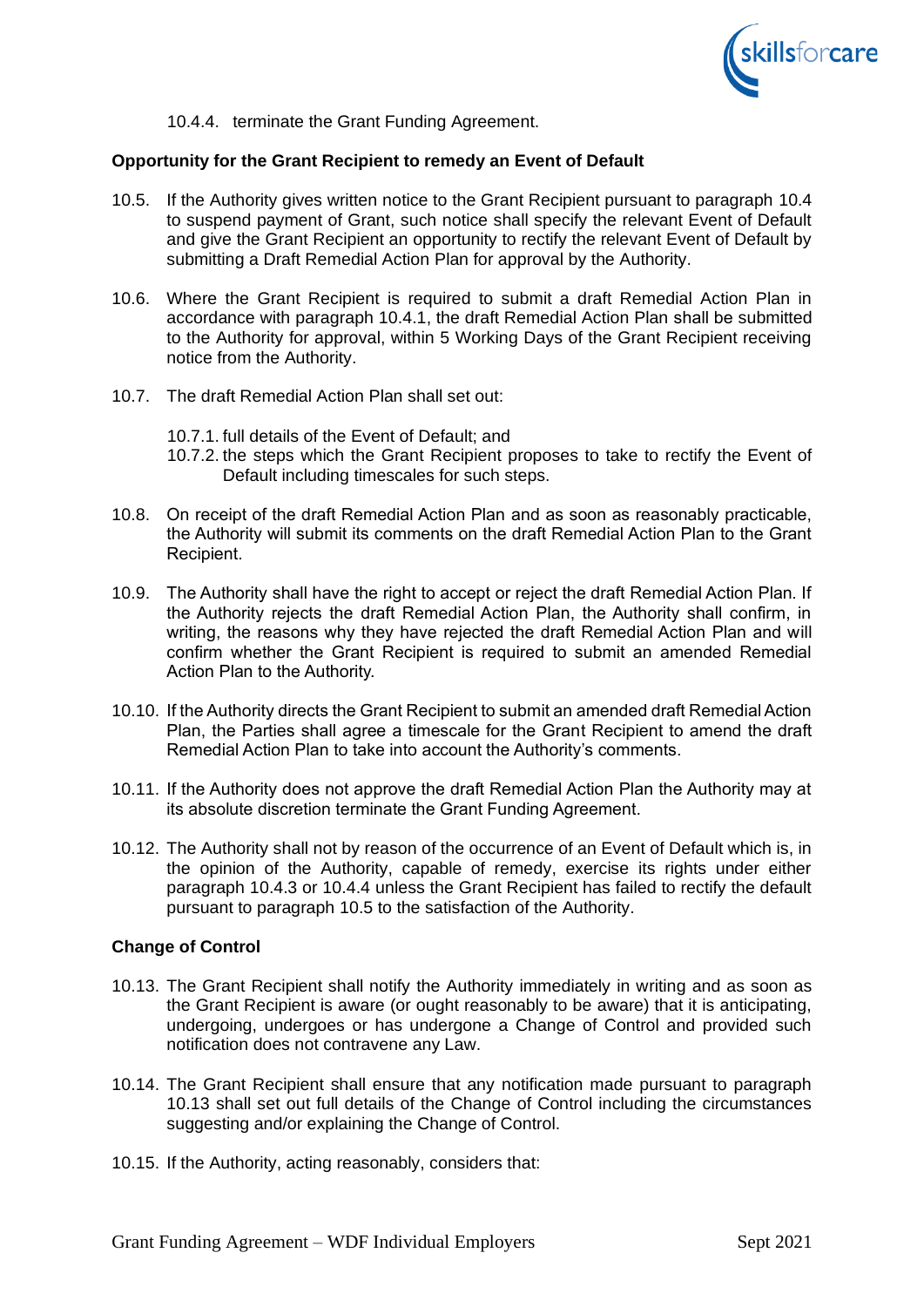

- 10.15.1. the Change of Control will be materially detrimental to the Funded Activities and/or;
- 10.15.2. the new body corporate cannot continue to receive the Grant because they do not meet the Eligibility Criteria used to award the Grant to the Grant Recipient;
- 10.15.3. the new body corporate intends to make fundamental change(s) to the purpose for which the Grant was given;

the Authority shall be entitled to exercise its rights under paragraph [10.1](#page-5-0) of these Conditions to reduce, suspend, or terminate payments of Grant, require any part or all of the Grant to be repaid and/or terminate the Grant Funding Agreement by providing the Grant Recipient with notification of its proposed action in writing within three (3) months of:

- (i) being notified in writing that a Change of Control is anticipated or is in contemplation or has occurred; or
- (ii) where no notification has been made, the date that the Authority becomes aware that a Change of Control is anticipated or is in contemplation or has occurred,
- 10.16. The Authority shall not be entitled to terminate where an Approval was granted prior to the Change of Control.

#### **General Termination rights**

- <span id="page-8-0"></span>10.17. Notwithstanding the Authority's right to terminate the Grant Funding Agreement pursuant to paragraph [10.4.4](#page-7-0) above, either Party may terminate the Grant Funding Agreement at any time by giving at least 3 months written notice to the other Party.
- 10.18. If applicable, all Unspent Monies (other than those irrevocably committed in good faith before the date of termination, in line with the Grant Funding Agreement and approved by the Authority as being required to finalise the Funded Activities) shall be returned to the Authority within 30 days of the date of receipt of a written notice of termination from the Authority.
- 10.19. If the Authority terminates the Grant Funding Agreement in accordance with paragraph [10.17](#page-8-0) Authority may choose to pay the Grant Recipient's reasonable costs in respect of the delivery of the Funded Activities performed up to the termination date. Reasonable costs will be identified by the Grant Recipient and will be subject to the Grant Recipient demonstrating that they have taken adequate steps to mitigate their costs. For the avoidance of doubt, the amount of reasonable costs payable will be determined solely by the Authority.
- 10.20. The Authority will not be liable to pay any of the Grant Recipient's costs or those of any contractor/supplier of the Grant Recipient related to any transfer or termination of employment of any employees engaged in the provision of the Funded Activities.

# **11. DISPUTE RESOLUTION**

11.1. The Parties will use all reasonable endeavours to negotiate in good faith, and settle amicably, any dispute that arises during the continuance of the Grant Funding Agreement.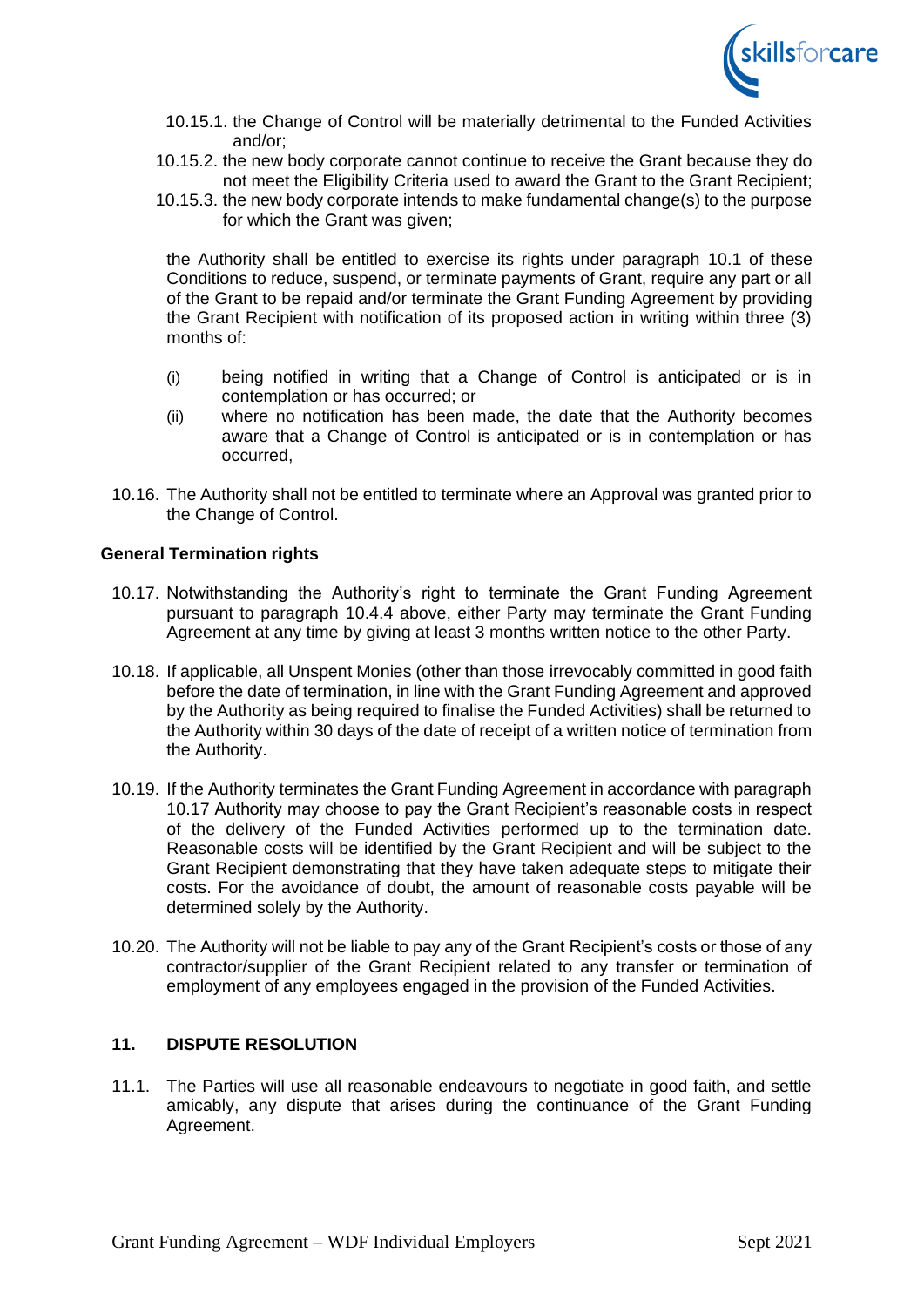

- 11.2. All disputes and complaints (except for those which relate to the Authority's right to withhold funds or terminates the Grant Funding Agreement) shall be referred in the first instance to the Parties Representatives.
- 11.3. If the dispute cannot be resolved between the Parties Representatives within a maximum of 30 days, then the matter will be escalated to formal meeting between the Authority (Director of Operations) and the Grant Recipient's chief executive (or equivalent).

## **12. LIMITATION OF LIABILITY**

- 12.1. The Authority accepts no liability for any consequences, whether direct or indirect, that may come about from the Grant Recipient running the Funded Activities, the use of the Grant or from withdrawal, withholding or suspension of the Grant. The Recipient shall indemnify and hold harmless the Authority, its Representatives with respect to all actions, claims, charges, demands Losses and proceedings arising from or incurred by reason of the actions and/or omissions of the Grant Recipient in relation to the Funded Activities, the non-fulfilment of obligations of the Grant Recipient under this Grant Funding Agreement or its obligations to Third Parties.
- 12.2. Subject to this paragraph 12, the Authority's liability under this Grant Funding Agreement is limited to the amount of Grant outstanding.

# **13. VAT**

- 13.1. If VAT is held to chargeable in respect of the Grant Funding Agreement, all payments shall be deemed to **be inclusive of all VAT** and the Authority shall not be obliged to pay any additional amount by way of VAT.
- 13.2. All sums or other consideration payable to or provided by the Grant Recipient to the Authority at any time shall be deemed to be exclusive of all VAT payable and where any such sums become payable or due or other consideration is provided the Grant Recipient shall at the same time or as the case may be on demand by the Secretary of State in addition to such sums or other consideration pay to the Secretary of State all the VAT so payable upon the receipt of a valid VAT invoice.

#### **14. CODE OF CONDUCT FOR GRANT RECIPIENTS**

- 14.1. The Grant Recipients acknowledges that by signing the Grant Funding Agreement it agrees to take account of the Code of Conduct for Grant Recipients (the **Code of Conduct**) and that it will ensure that its Representatives undertake their duties in a manner consistent with the principles set out in the Code of Conduct.
- <span id="page-9-0"></span>14.2. The Grant Recipient shall immediately notify the Authority if it becomes aware of any actual or suspected breaches of the principles outlined in the Code of Conduct.
- 14.3. The Grant Recipient acknowledges that a failure to notify the Authority of an actual or suspected breach of the Code of Conduct may result in the Authority immediately suspending the Grant funding, terminating the Grant Funding Agreement and taking action to recover some or all of the funds paid to the Grant Recipient as a civil debt in accordance with paragraph 10.3.8.

#### **15. NOTICES**